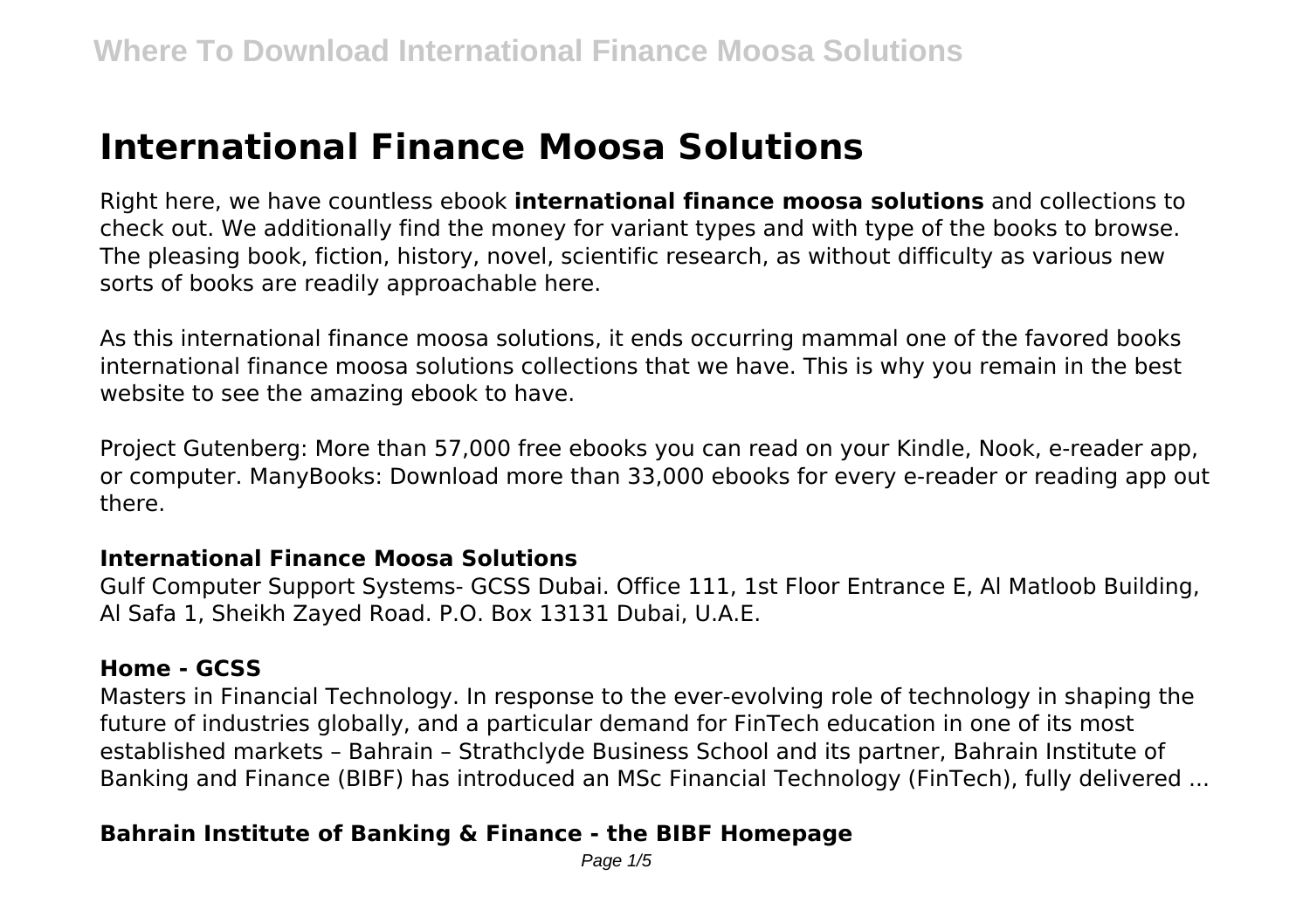Tito Titus Mboweni (born 16 March 1959) is a South African politician who served as Minister of Finance of South Africa in the government of President Cyril Ramaphosa from 2018 to 2021.. Mboweni was the eighth Governor of the South African Reserve Bank and the first Black South African to hold the post. He was sworn in as Minister of Finance on 9 October 2018, following Nhlanhla Nene's ...

#### **Tito Mboweni - Wikipedia**

Our business is built on the brilliant ideas & dedication of our people. Where creating amazing customer experiences means an unrivalled career for you.

## **Home | Dubai Airports**

The International Union for Conservation of Nature (IUCN; officially International Union for Conservation of Nature and Natural Resources) is an international organization working in the field of nature conservation and sustainable use of natural resources.It is involved in data gathering and analysis, research, field projects, advocacy and education. IUCN's mission is to "influence, encourage ...

# **International Union for Conservation of Nature - Wikipedia**

Watch CNN streaming channels featuring Anderson Cooper, classic Larry King interviews, and feature shows covering travel, culture and global news.

# **CNN Video Experience - CNN International**

Bank of Nevada 2700 West Sahara Avenue Las Vegas, NV 89102 (702) 248-4200

# **Locations | Bank of Nevada - Western Alliance Bancorporation**

Evidence, innovative solutions, and multi-sectoral partnerships to facilitate access to international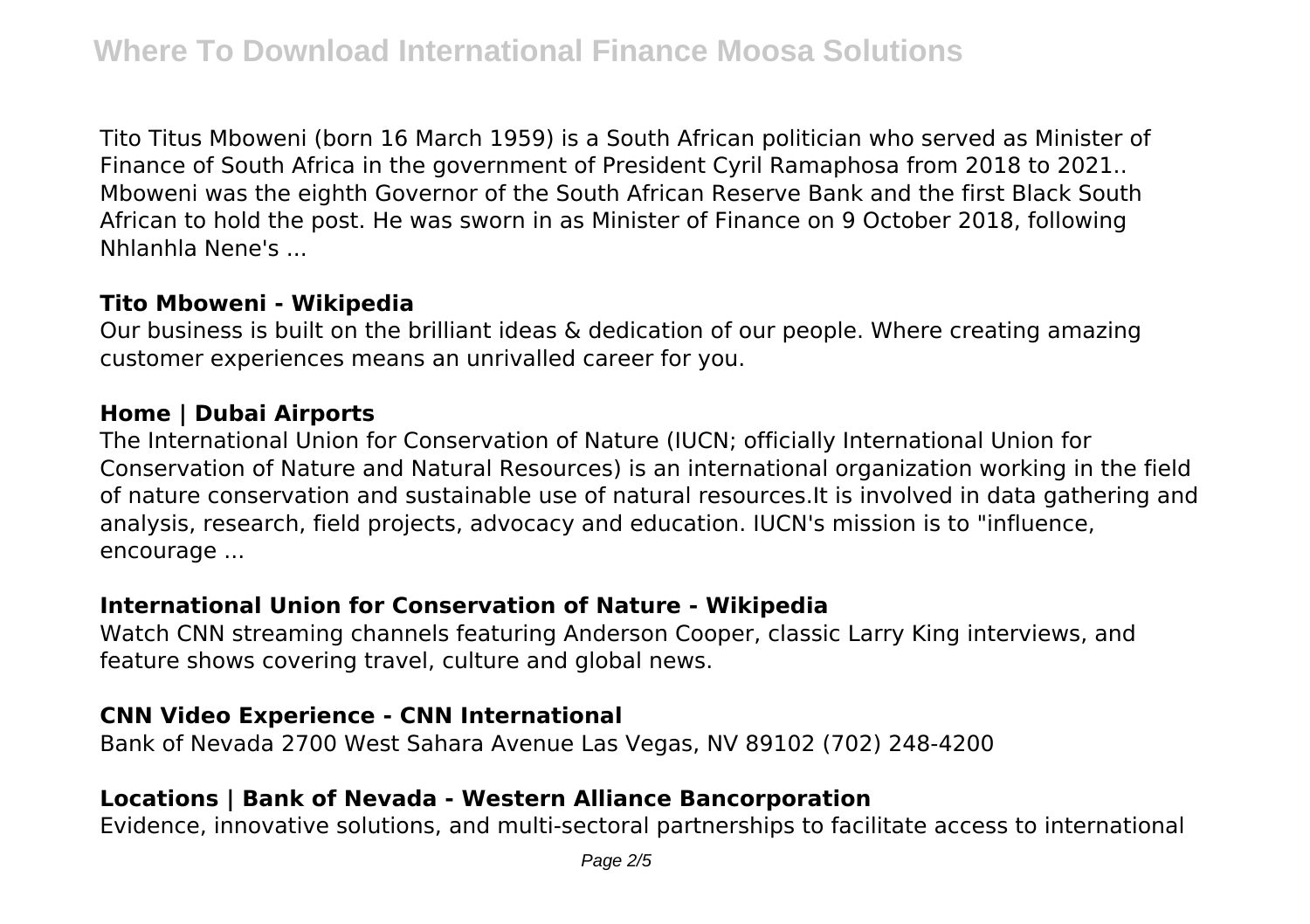and domestic climate finance for ambitious resilience and adaptation: integrating gender-just, reproductive health, loss and damage actions in Africa and Asia Pacific

## **SEORS | Side events list**

WRITE A BRILLIANT CV The first thing to remember is that we are not writing an essay. We need to convey as much relevant information as possible and not exceed 3 to 4 pages. Your CV should cover the following:

#### **Government Vacancies in South Africa: No vacancies ...**

1. Find Courses: It is very troublesome for an aspirant to make well-informed decisions about which country, which institution, and which course to select. This is where we come to your rescue by offering appropriate assistance. As an online counselor, Edumpus advises and helps the candidate to decide on her/his Course, College/University with our incredible platform.

#### **Global Education Partner - Edumpus**

Gulf Air, the national carrier of Bahrain, recently promoted four Bahraini employees from the Technical Division as its continuous strategic plan to develop its national workforce. The promoted ...

## **Gulf Air promotes four Bahrainis to managerial positions**

With more than \$50 billion in assets, Western Alliance Bancorporation (NYSE:WAL) is one of the country's top-performing banking companies. The company is again #1 best-performing of the 50 largest public U.S. banks in the new S&P Global Market Intelligence listing for 2020 and ranks high on the Forbes "Best Banks in America" list year after year.

# **Contact Us | Bank of Nevada - Western Alliance Bancorporation**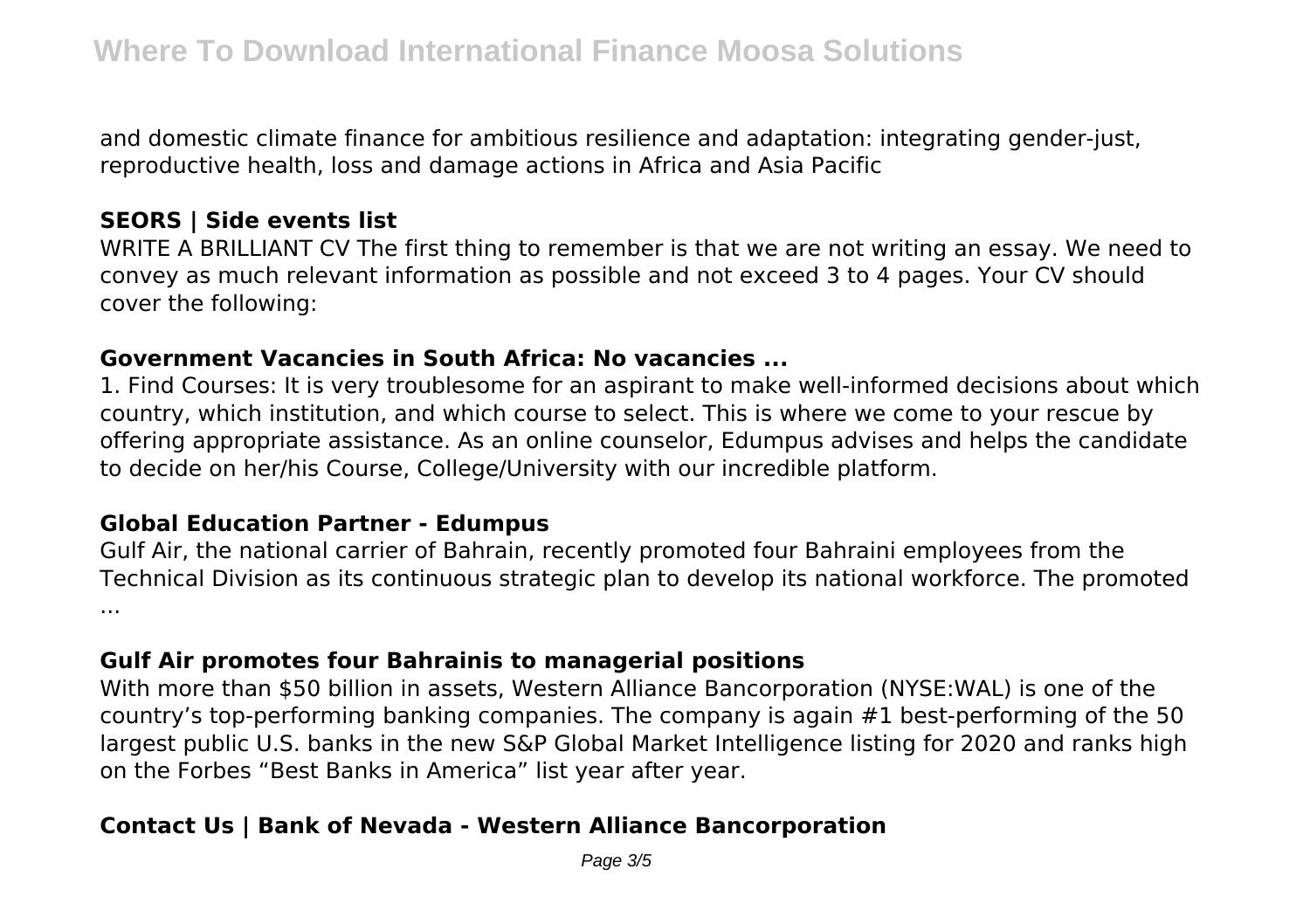The support that Itec SA has offered throughout the project has been unrivalled by any other supplier that we have previously worked with. They made the transition seamless and have greatly improved communication, efficiencies and productivity within the Group.

### **Home - Itec**

ABU DHABI, 4th January, 2022 (WAM) -- Khalifa Fund for Enterprise Development, in cooperation with the Abu Dhabi Agriculture and Food Safety Authority (ADAFSA), ADIO Catalyst and Wageningen University and Research, saw the successful completion of the first edition of its 'Level Up' project that enables SMEs and startups to scale and reach new heights. The first version of the programme ...

# **Emirates News Agency - Khalifa Fund completes first ...**

International acquisitions and efficiency and productivity of the Serbian cement industry Slađana Savović, Predrag Mimović, Violeta Domanović. This paper explores the impact of international acquisitions on the efficiency and productivity of the cement industry in an emerging economy.

# **International Journal of Emerging Markets | Emerald Insight**

Dubai : Dubai Islamic Bank (DIB), the largest Islamic bank in the UAE and the leading powerhouse in the world of Islamic Finance, today announced plans to offer customers membership of the Trade Club Alliance (TCA) – an innovative international digital business networking platform, offering Corporate and SME clients a wealth of relevant trade expertise and the opportunity to connect with ...

# **Dubai Islamic Bank to offer DIB Trade Club membership ...**

Order Status Searching: Oracle Order No Customer Name